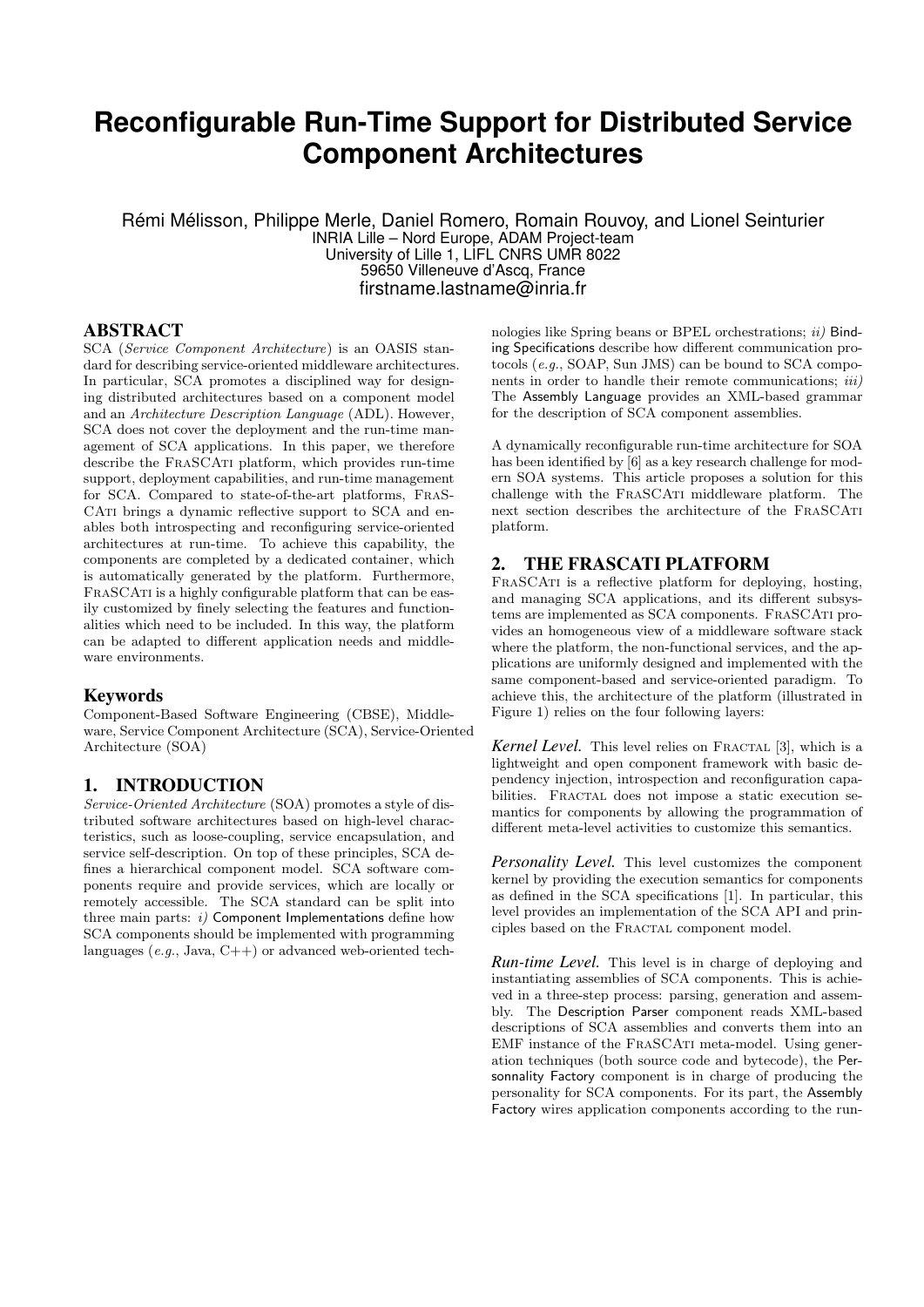time model provided by the Description Parser. FRASCATI provides different ways to connect components or expose services out of the application scope. The following communication protocols are supported: SOAP, REST HTTP, JSON-RPC, Java RMI, UPnP, and SLP. Moreover, FraS-CATI supports different service description language such as Java, WSDL, and UPnP.

In FraSCAti, the run-time level is dynamically composed according to application needs. A core bootstrap (whose code size is 256KB) is initially launched and then, additional plugins (implemented as SCA architectural fragments) are loaded depending on application needs. For example, the UPnP plugin is only added if a UPnP binding is specified in the SCA application descriptor.



Figure 1: FraSCAti Platform Architecture.

*Non-Functional Level.* The SCA Policy Framework specification enables attaching metadata to component assemblies to specify requirements in terms of non-functional properties, such as security or transaction. FraSCAti provides a symmetric mechanism for supporting this specification. In particular, the non-functional services are implemented as regular SCA components. Then, these non-functional services are wired to the business components via an AOP-like interception mechanism.

The FraSCAti platform enables several reconfiguration capabilities, which are distributed into its underlying architecture. At the personality level, SCA elements (e.g., wires, properties, hierarchies) can be modified at run-time. Thus, SCA applications are able to adapt themselves and to fit the context-aware and autonomic application requirements. In addition to supporting on-demand component instanciation, the run-time level also provides dynamic component bindings. Furthermore, while the application is being executed, components are able to expose services using new communication protocols.

### 3. RELATED WORK

Several implementations of the SCA specifications are already available. For example, IBM, Oracle, Rogue Wave Software develop commercial solutions of SCA while Apache Tuscany [8], Newton , Fabric3, and FraSCAti are distributed under open source licenses. Compared to these solutions, the originality of FraSCAti is to provide dynamic introspection and reconfiguration capabilities for SCA applications and to enable customizing the platform to application needs.

OSGi [7] defines another service-oriented component model for SOA. Compared to OSGi, FraSCAti provides more degrees of reconfiguration, and is therefore not only restricted to bundle deployment and removal.

Many other component frameworks, such as OpenCOM [4], HADAS [2], and K-COMPONENT [5], exist for designing and implementing middleware solutions. Compared to FraS-CATI, these frameworks are closer to the FRACTAL model, which is the foundation of the platform.

### Acknowledgments

This work was partially supported by the ARPEGE ITEmIS project, the IST FP7 IP SOA4All project and by Ministry of Higher Education and Research, Nord-Pas de Calais Regional Council and FEDER through the 'Contrat de Projets Etat Region (CPER) 2007-2013'.

### 4. REFERENCES

- [1] Beisiegel, M. et al. Service Component Architecture, Nov. 2007. www.osoa.org.
- [2] I. Ben-Shaul, O. Holder, and B. Lavva. Dynamic Adaptation and Deployment of Distributed Components in Hadas. IEEE Trans. Soft. Eng., 27(9), 2001.
- [3] E. Bruneton, T. Coupaye, M. Leclercq, V. Quéma, and J.-B. Stefani. The FRACTAL Component Model and its Support in Java. Soft. Pract. and Exp., 36(11-12):1257–1284, 2006.
- [4] G. Coulson, G. Blair, P. Grace, F. Taiani, A. Jolla, K. Lee, J. Ueyama, and T. Silvaharan. A Generic Component Model for Building Systems Software. ACM Trans. Comp. Sys., 26(1):1–42, Feb. 2008.
- [5] J. Dowling and V. Cahill. The K-Component Architecture Meta-Model for Self-Adaptative Software. In Proceedings of Reflection'01, volume 2192 of LNCS, pages 81–88. Springer, Sept. 2001.
- [6] M. Papazoglou and P. Traverso and S. Dustdar and F. Leymann. Service-Oriented Computing: State of the Art and Research Challenges. IEEE Computer, 40(11):64–71, Nov. 2007.
- [7] OSGi Alliance. OSGi Service Platform Core Specification Release 4, Aug. 2005. www.osgi.org.
- [8] The Apache Foundation. Tuscany SCA, 2006. tuscany.apache.org.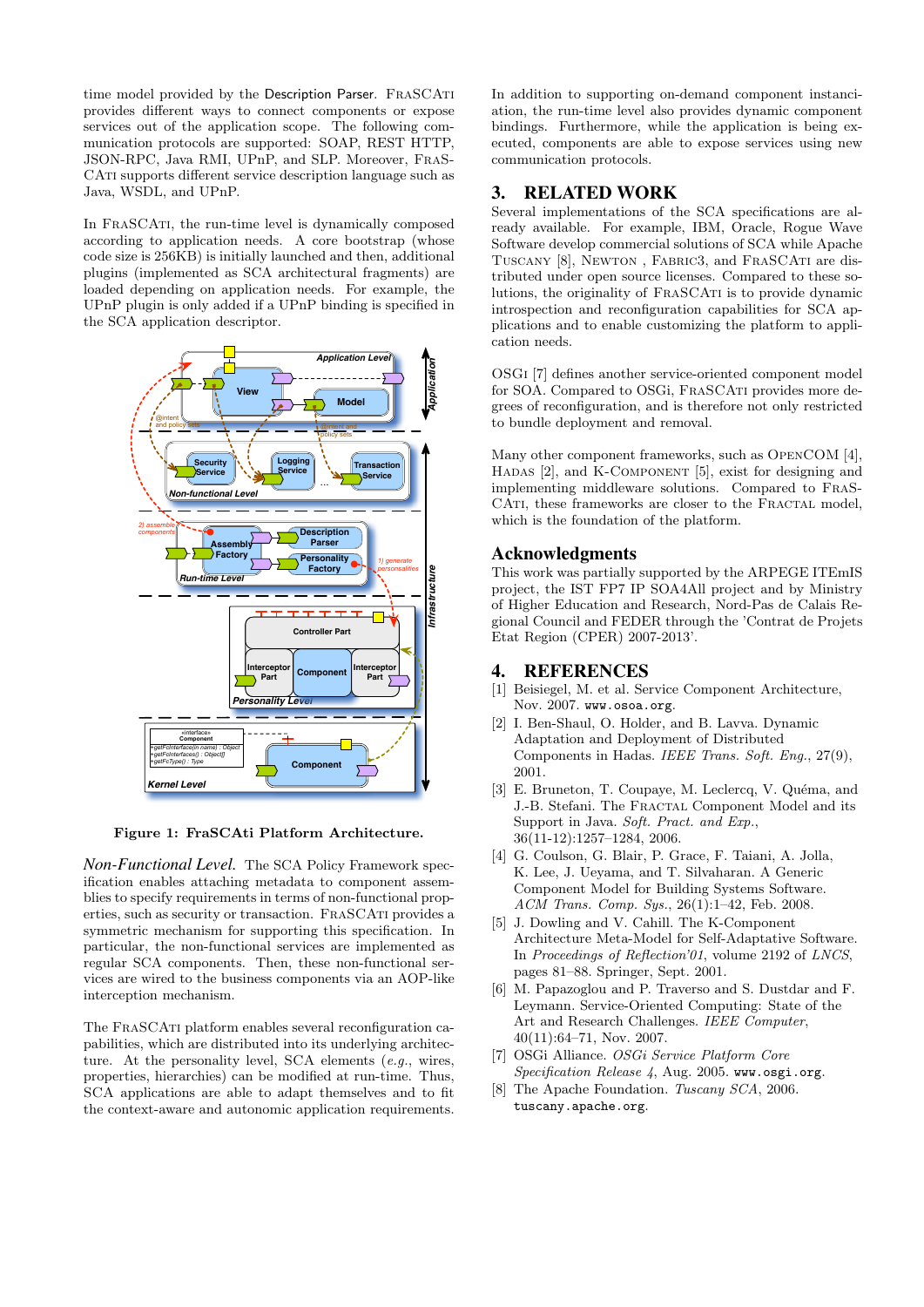# APPENDIX A. PLATFORM INFORMATION

### A.1 Availability

Further information about the FRASCATI platform can be found on the website<sup>1</sup>. In particular, a detailed user guide is available, which provides support for using the platform.

FRASCATI is a Free/Libre Open Source Software (FLOSS), distributed under the terms of the GNU Lesser General Public License<sup>2</sup>(LGPL) as part of the OW2 consortium. Instructions to checkout the source code is available from the website.

## A.2 Tooling Support

The FRASCATI EXPLORER is a graphical console for managing the deployment and the reconfiguration of SCA applications (cf. Figure 2). This console can be used to interact with SCA applications and change their behavior dynamically. This reconfiguration process is based on a reconfiguration DSL whose interpreter is included in the FraSCAti Explorer.



Figure 2: Screenshot of the FraSCAti Explorer.

# B. TOOL DEMONSTRATION

Our demonstration illustrates various reconfiguration capacities of FraSCAti in a scenario that puts into practice a distributed feedback control loop for monitoring and reconfiguring a service-oriented architecture.

## B.1 Devices Testbed

Our demonstration includes two laptops and one Android smartphone connected through a WiFi router. The first laptop plays the role of a multimedia server with file storage and audio capabilities. Its software layer relies on FraS-CATI and the VLC media player<sup>3</sup>. The second laptop plays the role of a regular *personal computer*, running FRASCATI and a web browser. Finally, an Android-based smartphone is used to remotely control the media server.

## B.2 The Media Server Scenario

The demonstration is decomposed into three stages, which demonstrate the deployment of FRASCATI with heterogeneous hardware and protocols, highlighting its reconfiguration capabilities. An overview of the architecture for the scenario is depicted in Figure 3.

<sup>1</sup>FRASCATI website: http://frascati.ow2.org

*Scene 1.* FRASCATI is launched from the FRASCATI EXplorer (cf. Figure 2). The platform hosts a media server application, which can be remotely controlled in order to manage sound level or play songs. The audio manager component exposes its services on HTTP by means of the FraSCAti JSON-RPC binding. Additionally, a non-functional component logger, which is able to display logs, is wired as an intent to the audio manager component, in order to registry the remote invocations. At this time, we can use FraSCAti on the personal computer as a client for the media server, with the help of its web browser.

*Scene 2.* Secondly, we extend the remote control capacity by dynamically adding a UPnP binding to the audio manager component. The media server audio service can therefore be discovered at runtime by standard UPnP devices<sup>4</sup> available in the surroundings. In particular, we use the Android smartphone to remotely control the media server without any prior configuration (except the network connection).

*Scene 3.* For the last part of the demonstration, we deploy an energy-saving component into the media server to adjust the screen brightness, or the CPU speed. A feedback control loop deployed on the platform detects the deployment of this new component and automatically launches a client interface on the personal computer to control the media server energy saving capabilities.



Figure 3: Media Server scenario.

 $^{2}$ LGPL: http://www.gnu.org/licenses/1gpl.html

<sup>3</sup>VLC media player: http://www.videolan.org/vlc

<sup>4</sup>The UPnP Forum: http://www.upnp.org